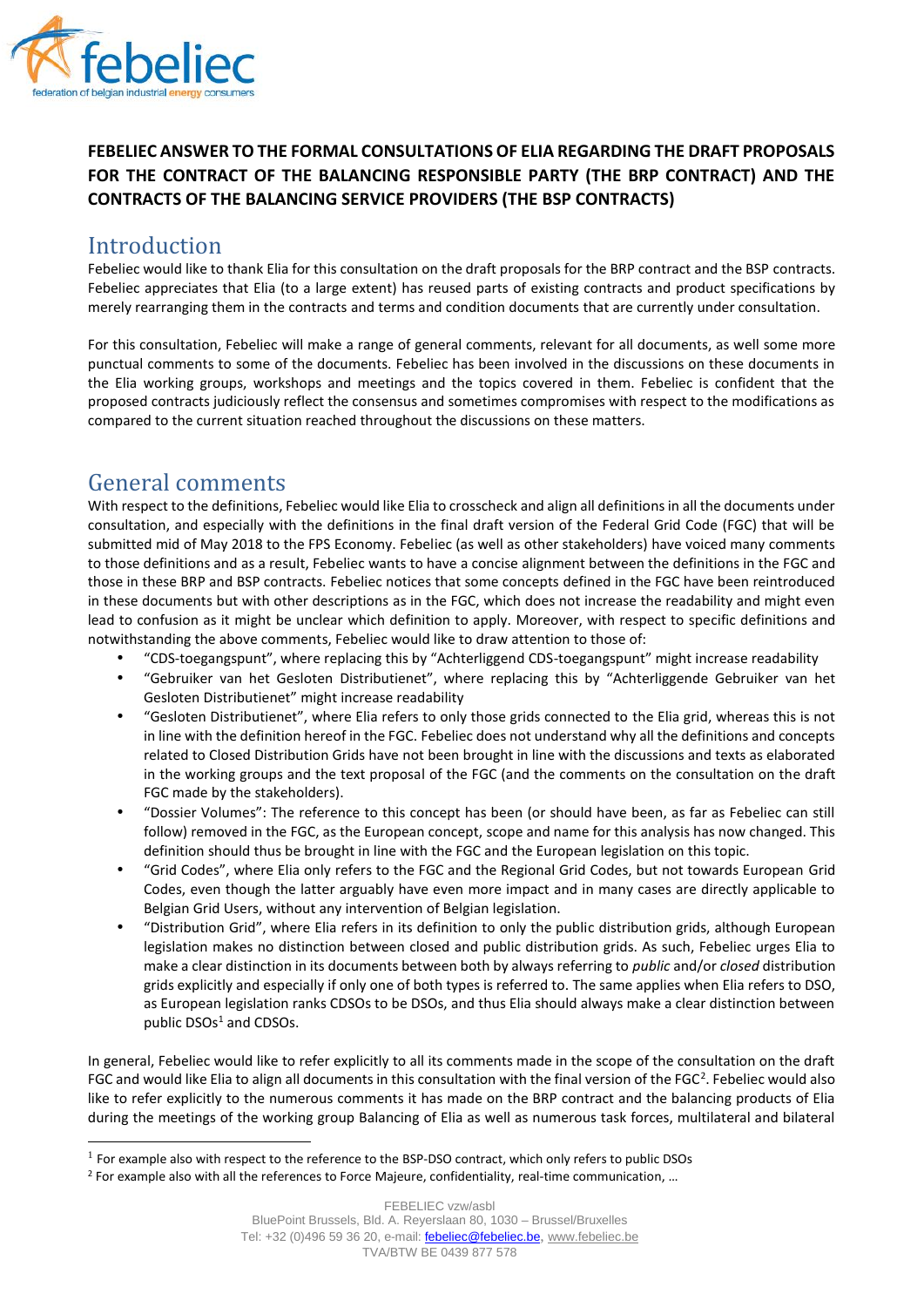

meetings, consultations, etcetera. In many occasions, the comments of Febeliec were discarded by Elia and/or the CREG, but Febeliec insists on the on-going validity of its comments and with its answer to this consultation, Febeliec does not, explicitly nor implicitly, accept all the proposals of Elia and/or CREG that are not in line with the comments made by Febeliec in the past<sup>3</sup>. Febeliec for example also deplores that certain documents, such as notably the BRP contract, refer to concepts that have only been very summarily discussed (e.g. system defence pan and restoration plan) and only receive a placeholder in the FGC. For Febeliec, it is, just as noted in the comments on the draft FGC, very difficult to validate any reference to concepts that have not been discussed.

For all the documents under consultation, Febeliec reserves the right to change its position as discussions on products and concepts evolve within Elia working groups or are finally started. Febeliec sees the consultation at hand as only a first (albeit important) step and not as a final point, and believes that the documents currently under consultation will have to evolve multiple times in the near future in order to reflect the changes discussed both on the European and Belgian/regional level.

# Specific comments

## **BRP Contract**

- Febeliec does not understand why on p3<sup>4</sup> Elia has added "*De Partijen begrijpen dat dit BRP Contract geen contract is dat de BRP toegang geeft tot het Elia net*", as indeed this contract is not the Access Contract, but it should give in the BRP some type of access to the Elia Grid.
- With respect to point 15.2, Febeliec regrets that Elia makes a distinction between BRPs linked to an FSP and those not linked to an FSP with respect to the possibility to deviate in real-time from the general objective of maintaining the balance of its balancing perimeter, as this erodes the level-playing field so often mentioned by for example FEBEG and creates a discrimination.
- With respect to point 19.7, Febeliec believes and hopes that this point will still evolve in the future as Transfer of Energy will be made available for an increasing number of balancing (and other) products (even though Febeliec sometimes deplores that Elia is not more ambitious for some elements related to Transfer of Energy). Febeliec especially regrets that point 19.7.1.b is not yet in line with ToE stipulations, as this makes a real comparison in a merit order of non-reserved capacity for tertiary reserves of non-CIPU units. The same applies for 19.7.3 where no correction is done in case of activation of the Strategic Demand Reserve.
- With respect to point 25.1, Febeliec takes note that Elia states that for both planned and unplanned unavailability of the E-nomination system and/or the Intraday allocation will not lead to any compensation, but Febeliec does not agree insofar Elia can influence the probability and number of incurrences of such unavailability. Febeliec would propose a follow-up of such unavailabilities and any decision on compensation to the competent authority.

## **Contract for Frequency Containment Reserve (FCR) Service**

Febeliec notes in point 4.2 that this contract terminates on December 31<sup>st</sup> 2021 and wonders why such final date has been included per default.

# **Terms and Conditions for the FCR Service by CIPU Technical Units**

 With respect to Annex 16, Febeliec regrets the lack of accuracy of Elia in verification of its proposal, as this annex for CIPU technical units mentions non-CIPU technical units in the text. Febeliec is confident that Elia will correct this error, but hopes that there are not too many of such errors spread throughout the documents under consultation.

## **Terms and Conditions for the FCR Service by non-CIPU Technical Units**

## **Contract for Secondary Control Service**

<sup>&</sup>lt;sup>3</sup> For example but not limited to combination of products on delivery points, measurement validation, CDS-related topics, availability testing, simulation testing, remuneration, consistency checks, pooling of resources, bid sizes, merit order activation of products, pre-qualification criteria, penalties, ramp rates , …

<sup>4</sup> All page references refer to either the Dutch version of the documents (if both a Dutch and French version exist) or the English version (if such version exists)